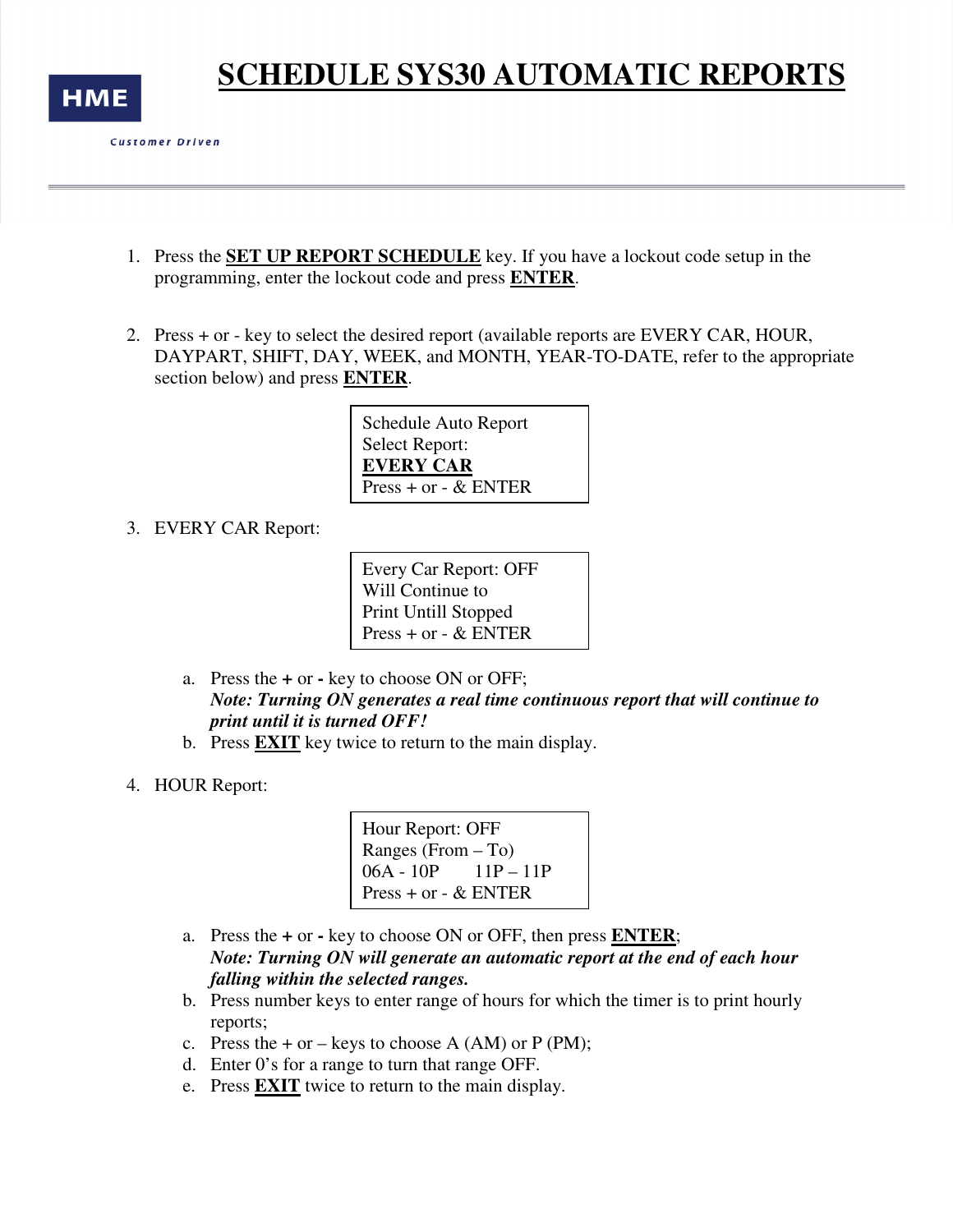

## **SCHEDULE SYS30 AUTOMATIC REPORTS CONTINUED**

- **Customer Driven** 
	- 5. DAYPART Report:

Daypart Report: OFF Dayparts:  $1 - 6 \& 7 - 12$ Press + or - & ENTER

- a. Press the **+** or **-** key to choose ON or OFF, then press **ENTER**; *Note: Turning ON will generate a report at the end of each Daypart within the selected ranges.*
- b. Press the number keys to select the daypart numbers to be included in the automatic report;
- c. Enter 0's to turn OFF a range;
- d. Press **EXIT** key twice to return to the main display.
- 6. SHIFT Report:

Shift Report: OFF Include Shifts: 1,2,3

Press + or - & ENTER

- a. Press the **+** or **-** key to choose ON or OFF; *Note: Turning ON will generate a report at the end of each Shifts.*
- b. Press **EXIT** key twice to return to the main display.
- 7. DAY Report:

Day Report: OFF Range: SUN SAT Print: 11:30P Press + or - & ENTER

- a. Press the **+** or **-** key to choose ON or OFF and then press **ENTER**; *Note: Turning ON will generate a report at the end of each Day within the selected range of days.*
- b. Press the number keys to select the time of day for the report to print; *Note: The time selected should be some time AFTER store close to allow all cars to have left the drive-thru lane.*
- c. Press **EXIT** key twice to return to the main display.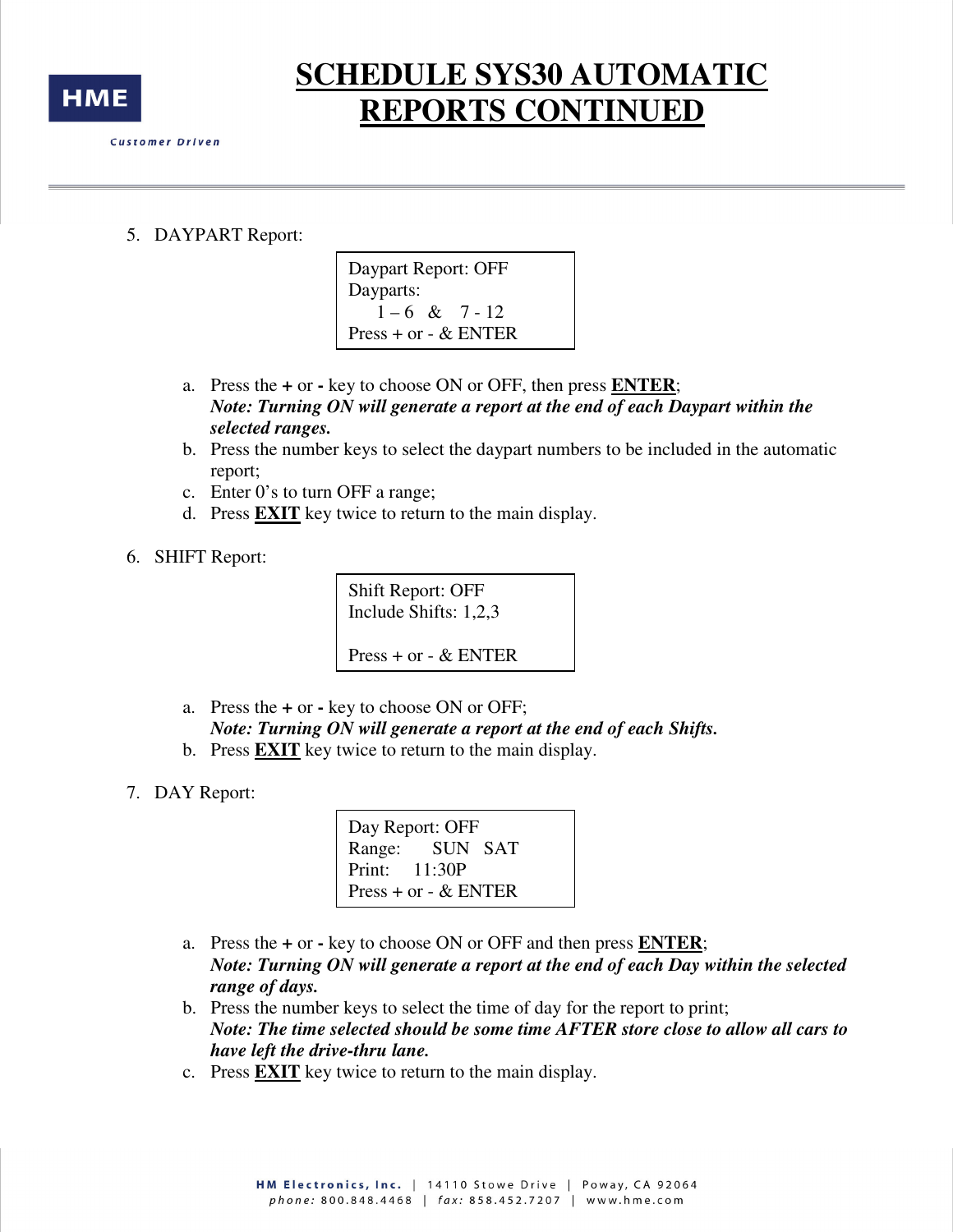

## **SCHEDULE SYS30 AUTOMATIC REPORTS CONTINUED**

**Customer Driven** 

8. Week Report:

Week Report: OFF Print: 11:30P Option: Daypart ON Press + or - & ENTER

- a. Press the **+** or **-** key to choose ON or OFF and then press **ENTER**; *Note: Turning ON will generate a report at the end of the last day of the week at the time indicated.*
- b. Press the number keys to select the time of day for the report to print; *Note: The time selected should be some time AFTER store close to allow all cars to have left the drive-thru lane.*
- c. Press the  $+$  or  $-$  keys to select A (AM) or P (PM), then press **ENTER**;
- d. Press the  $+$  or  $-$  keys to select the option to include (choices are DAY ON, DAYPART ON, and OFF); *Note: Turning ON an option will print that selection following the printing of the Week report.*
- e. Press **EXIT** key twice to return to the main display.
- 9. MONTH Report:

Month Report: OFF Print: 11:30P

Press + or - & ENTER

- a. Press the **+** or **-** key to choose ON or OFF and then press **ENTER**; *Note: Turning ON will generate a report at the end of the last day of each month.*
- b. Press the number keys to select the time of day for the report to print; *Note: The time selected should be some time AFTER store close to allow all cars to have left the drive-thru lane.*
- c. Press the  $+$  or  $-$  keys to select A (AM) or P (PM);
- d. Press **EXIT** key twice to return to the main display.